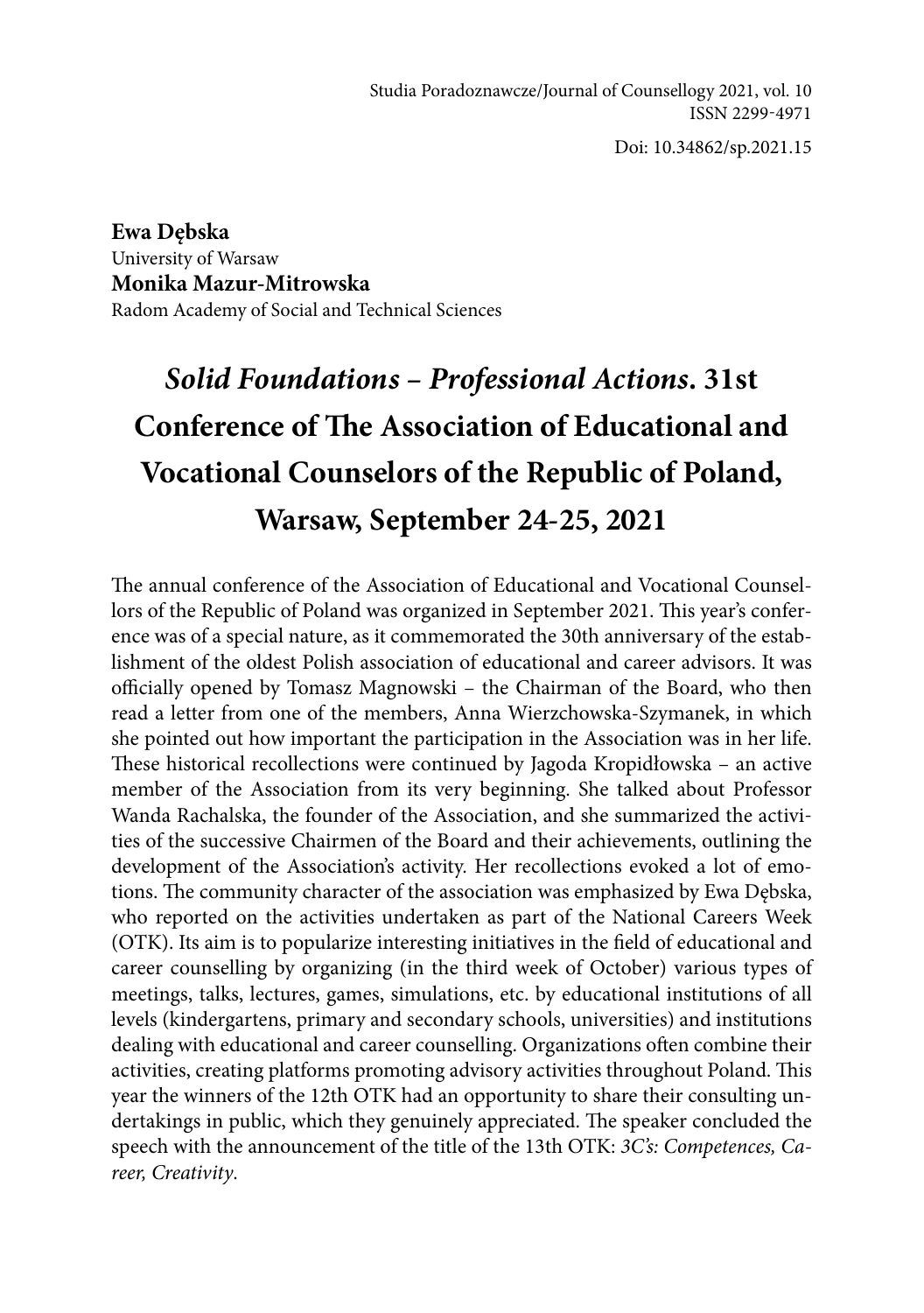Bożena Wojtasik's lecture *Life Design Counselling – reflections of a counselling studies expert* was the introduction to the main topic of the conference. At the beginning the speaker systematised the concepts, stating that counselling on the construction of life is an integral part of career counselling. She considered ways to support the people seeking advice in times of uncertainty and unpredictability in the changing contexts of professional work, personal life and changes in interpersonal relationships. In turbulent reality, the recipient of advice also changes, the counselee becoming *homo consultans*. The current methods and techniques of working with the counselee, in the opinion of the speaker, should be changed and therefore she proposed adopting the Life Design Counselling perspective. She also shared her views on the concept of narrative interview proposed by Mark Savickas. In the final reflection she stated that new theories are useful because they enable us to understand the reality around us and to live in a world full of contradictions.

Then Anna Paszkowska Rogacz discussed the results of the research project entitled *What do children know about work?* First she characterized the cognitivedevelopmental approach, recalled Donald Super's and Linda Gottfredson's theories as a justification for early exploration of career choice, and then presented contemporary considerations on children's understanding of career choice. The speaker presented the results of her own research, the aim of which was, among others, to answer two questions: 1) Does children's knowledge about the mechanisms of making professional choices and designing their own careers change with their age?, and 2) Does children's gender influence the level of knowledge about professions and professional dreams or aspirations of the children participating in the study in the context of the views of Kimberly A.S. Howard and Mary E. Walsh? The speaker concluded her speech with the following recommendations for counselling practice: 1) it is important to convey knowledge on the nature of professions and the tasks involved, 2) it is worth making a diagnosis of interests, values, goals and needs, and 3) the socio-economic context of work should be analysed. Finally, the speaker indicated plans for further research.

Małgorzata Rosalska talked about theory and practice complementing each other. She believes that everyone needs theoretical resources of knowledge when setting goals and constructing their life. The speaker listed organizations which plan professional development and discussed some principles which should be followed when planning that. She described the main challenges for advisors, such as identifying the actual competences of career counsellors at schools, conducting in-service courses that bring the counsellors' knowledge up to date, and promoting good practices. The speaker ended her speech with a presentation of inspiring readings for conference participants.

Monika Mazur-Mitrowska took the conference participants into the world of the philosophical premises of modern career counselling, arguing that the first advisors were the sages of ancient Greece, and their thoughts expressed advice for life that is valid up to our times. She introduced the views of the sophists and, inter alia,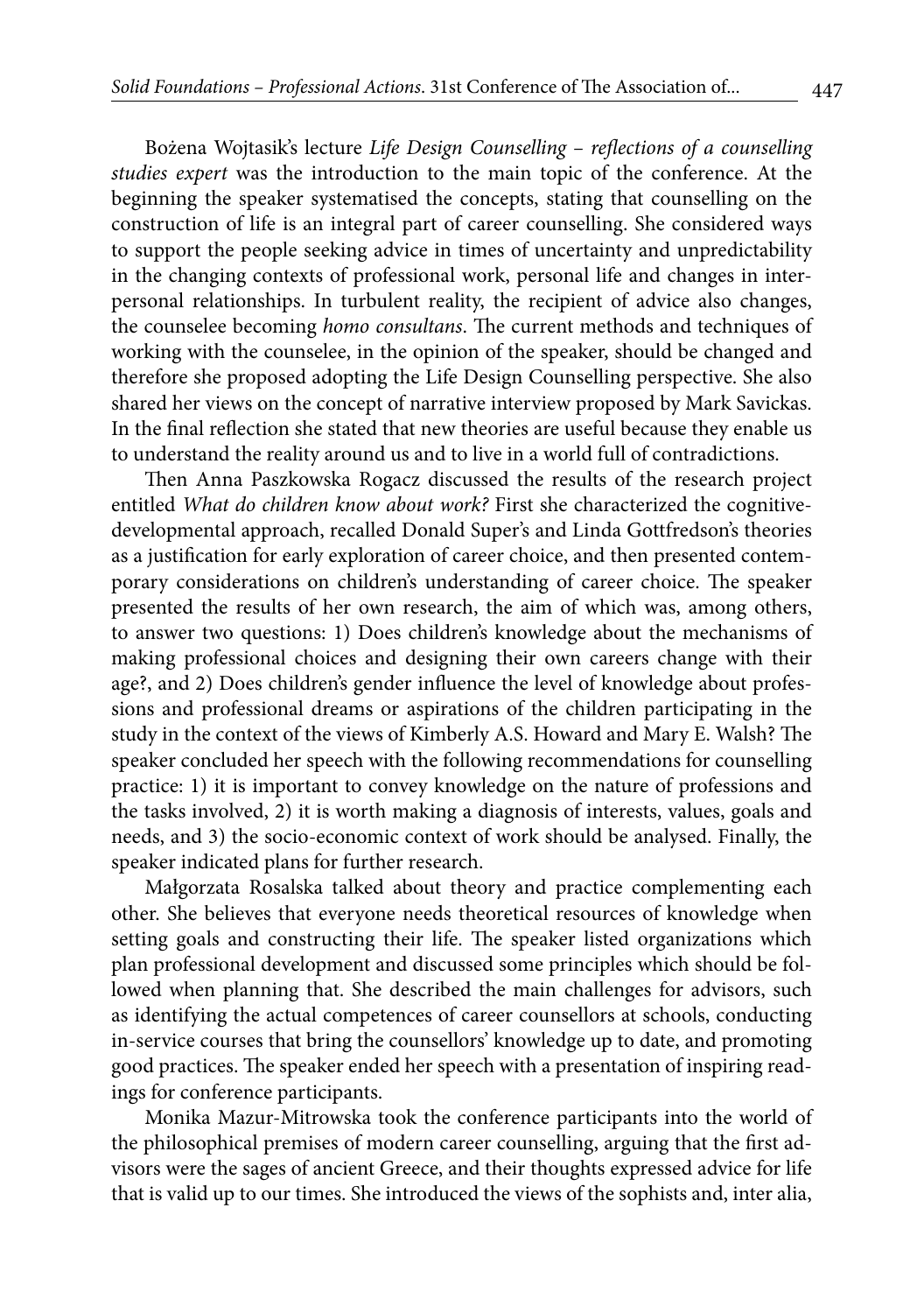Socrates, concluding that the career counsellor / coach accompanies the counselee in getting to know themselves by skilfully asking questions, noticing those aspects of the person's life that they do not pay attention to. The speaker focused on the goals of getting to know oneself and the sources of self-knowledge. She also noted that the current philosophical dispute between the supporters of determinism and indeterminism remains unresolved, and that the "Butterfly Effect" and "Black Swans" are still present in our lives. Finally, she discussed the role of random events in the reflections of researchers and the importance of change in the present times. As a message for advisors she mentioned a "wide-angle" view, the use of dialogue and narrative building and accompanying the client in building self-knowledge, as well as building a support network among advisors themselves, aimed at professional development.

Iwona Zaborowska from the Białystok Foundation for Professional Development delivered a lecture entitled *Professional counselling in the demand model*. This model is an element of external support for schools in the area of advisory activities. It takes into account the competences necessary for a specific job and relates them to demand on the labour market. On the one hand, it can be used to study the needs of employers, and on the other hand, to explore the contents of students' dreams and their predispositions. It is promoted by means of educational marketing.

Aneta Nowakowska argued that every human being has talent, and even 34 talents. The speaker focused on Don Clifton's approach and characterized the main assumptions of the Gallup test, and encouraged the conference participants to complete it in order to diagnose their own talents. Knowing them allows one to better understand oneself, perform in-depth self-characterization, understand one's own educational and professional choices. Knowing the client's talents enables the advisor to understand the client's actions and support them in their decisions.

Tomasz Waleczko focused on post-pandemic challenges in teaching. He characterized the alpha generation, emphasized the importance of radicalization of values among young people, and also referred to the lack of values and frequent sense of a lack of purpose in life as well as less persistence in pursuing goals and unstable self-esteem. He stressed the need to teach young people social skills. The speaker argued that one should take into account the differences between people and therefore make individual diagnostics. The BrainCore instrumentation can be used for this purpose, as it is based on the individuality of each brain. The use of these tools requires participatory work, jointly looking for potential, strengths and talents of the client.

Anna Sowińska spoke about the Pattern Therapy. Dysfunctional personal patterns appear as a result of difficult situations that the person experiences. They define the way the individual thinks and interprets reality. This approach distinguishes patterns and modes. The speaker discussed the interdependence between the client's mode and the counsellor's mode, and the influence of these modes on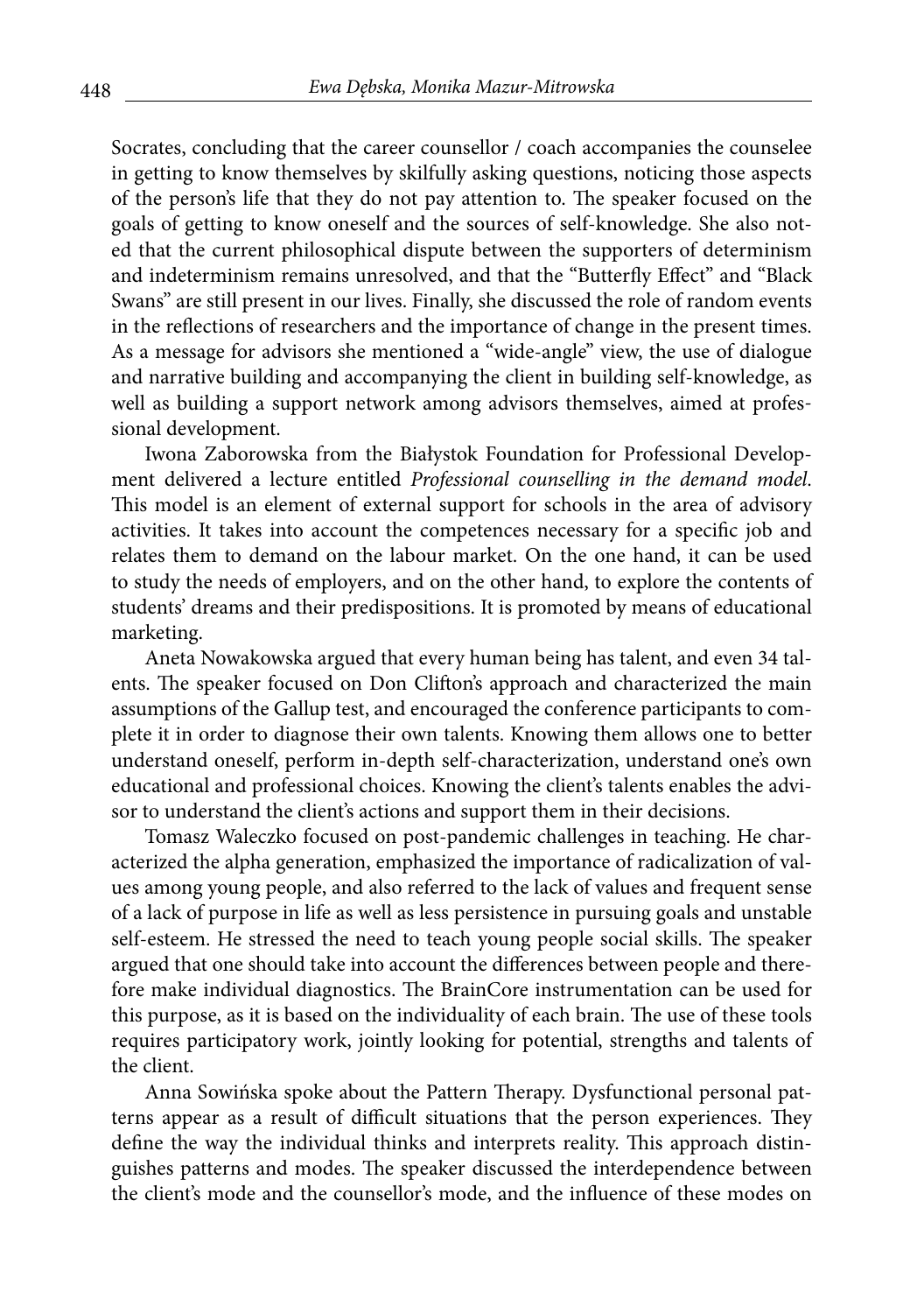the relations between them. The speaker often referred to specific examples from her own counselling practice, which allowed the participants to notice the mutual relations between the theory and its application in real professional situations.

 In the next speech Paweł Wolski shared his knowledge concerning career counselling for students with diverse educational needs. He showed the causes of diverse educational needs, i.e. the physical, mental and social factors. He also characterized students with diverse educational needs, e.g. those who are socially maladjusted, experiencing a difficult situation, struggling to adapt, suffering neglect, disabled etc. On the basis of the example of various successful people, famous inventors, politicians and athletes, he argued that a limitation may become a resource. With this assumption, both students and counsellors gain a new perspective that can be used in constructing a successful career. Finally, the speaker noted that while planning one's future one should take into account three issues: one's goals, needs and resources.

In the subsequent part of the conference the floor was given to foreign guests. Kobus Maree from the University of Pretoria (South Africa) in his paper *Postmodernising career counselling in (South) Africa to enhance 'best practice': At the coalface while 'tradition' dictates* presented the main approaches to career counselling in the Global South, focusing on South Africa. The current counselling trends in this area comprise the emphasis on the role of counselling in setting the right life goals, promotion of the counselling of hope, taking into account the assumptions of social justice and ethical behaviour, as well as combining human needs with the skills of robots. Due to changes taking place in the world, counselling should also change. Therefore, the speaker presented his own model of the Integrative Approach, which links the mission and career of an individual with their history and sequence of events. He also stated that solid theoretical foundations create an opportunity to view reality from many perspectives. This enables giving conscious subjective advice concerning the counselee's individual story.

Elena Zaglaridou, from the Education Future Skills Development Lead of Microsoft Central Eastern Europe in Greece, began her speech from the statement that many young people do not sufficiently use the opportunities offered by studying and do not use the services of careers offices when constructing their own educational and professional path. In response to this issue the speaker presented *Career-Coach*, a Microsoft Teams application powered by LinkedIn. This application, when used by students, may enhance self-knowledge and may facilitate planning a career path and building a network of contacts. There is also the possibility, as the speaker said, of merging Microsoft and LinkedIn, which also gives the opportunity to other institutions to learn about the resources, capabilities and preferences of students, whom they will be able to hire in the future.

Norman Amundson and Andrea Fruhling from Canada presented the theoretical assumptions of the Hope-Action Theory, shared their experience of the practical application of this approach in interventions with clients, and then invited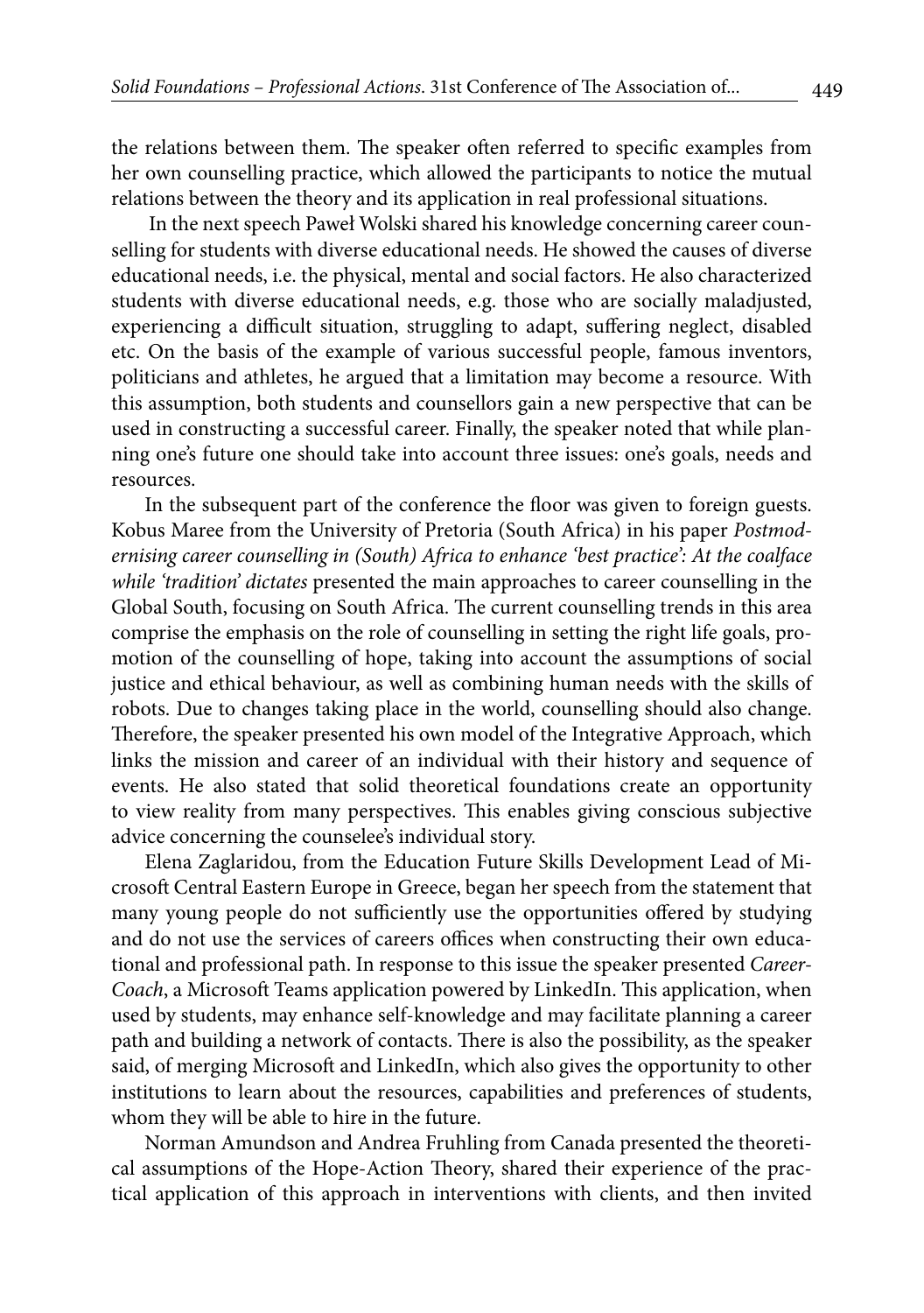participants to an exercise in which they emphasized the importance of using each element of the approach they had presented. In this way, the participants took an active part in the counselling, the aim of which was to increase the sense of hope; they worked both individually and in groups. At the end, the speakers emphasized the importance of movement in advisory work and of being aware of what the client and adviser learn during advisory meetings.

The activities of the second day of the conference were planned as practical workshops. The first meeting, conducted by Anna Paszkowska-Rogacz, was entitled *An outline of Mark Savickas's career construction theory in micro-narratives*. First there was a presentation of the theory based on the understanding of career from three temporal perspectives, as a subjective construction of the events which one has experienced and which are embedded in one's memory, and to which the individual assigns meaning, as well as experiences of present and future expectations. The person uses them to build the so-called life theme in relation to professional activity. Then the main premises of the narrative interview were discussed in the context of the roles of the client: Actor, Agent, and the particularly important role of the Author, as well as of the career structure from their point of view. The second part of the workshop was the opportunity to practically refer to the questions of the narrative interview, prompting self-diagnosis and reflection on one's own life events, in relation to the interaction with the interviewer. The participants also had the opportunity to do a case study in groups, which was an important exercise from the point of view of improving their counselling skills.

As a way of enriching the counsellor's visual toolbox, Agata Kowalik-Zydek from Inspiratornia conducted a workshop on the use of projection and creative methods in working with the client. Tools stimulating imagination, opening the person to new career paths and challenges, are extremely valuable in the counselling process as they complement the dialogue, help one to come up with new ideas, arouse cognitive curiosity and stimulate action. The speaker presented a number of ideas for stimulus materials that can be used during sessions with the client, including: working with an illustration, picture, icon, cards, but also with a metaphor, drawing, visual thinking in practical exercises both in remote work applications and in traditional meetings. The workshop was an opportunity to exchange ideas and good practices, but also to generate new ideas on how to use different tools to facilitate counselling work.

The next workshop was conducted by Renata Dankowska and Agnieszka Ciereszko from Akademia Webinaru. Its main goal was to enrich the career counsellor's skills to include an idea for group work with elements of gamification and storytelling. The participants took part in the online game of *Nowa Ziemia (New Earth)*, using "Karty wyboru PROFESKI" (*Career Selection Cards*) – the tool for career counsellors. The trainers presented the principles of using the game in the faceto-face environment as well as the possibility of adapting the tool to the remote work. The plot of the story served as the starting point for gamification activities